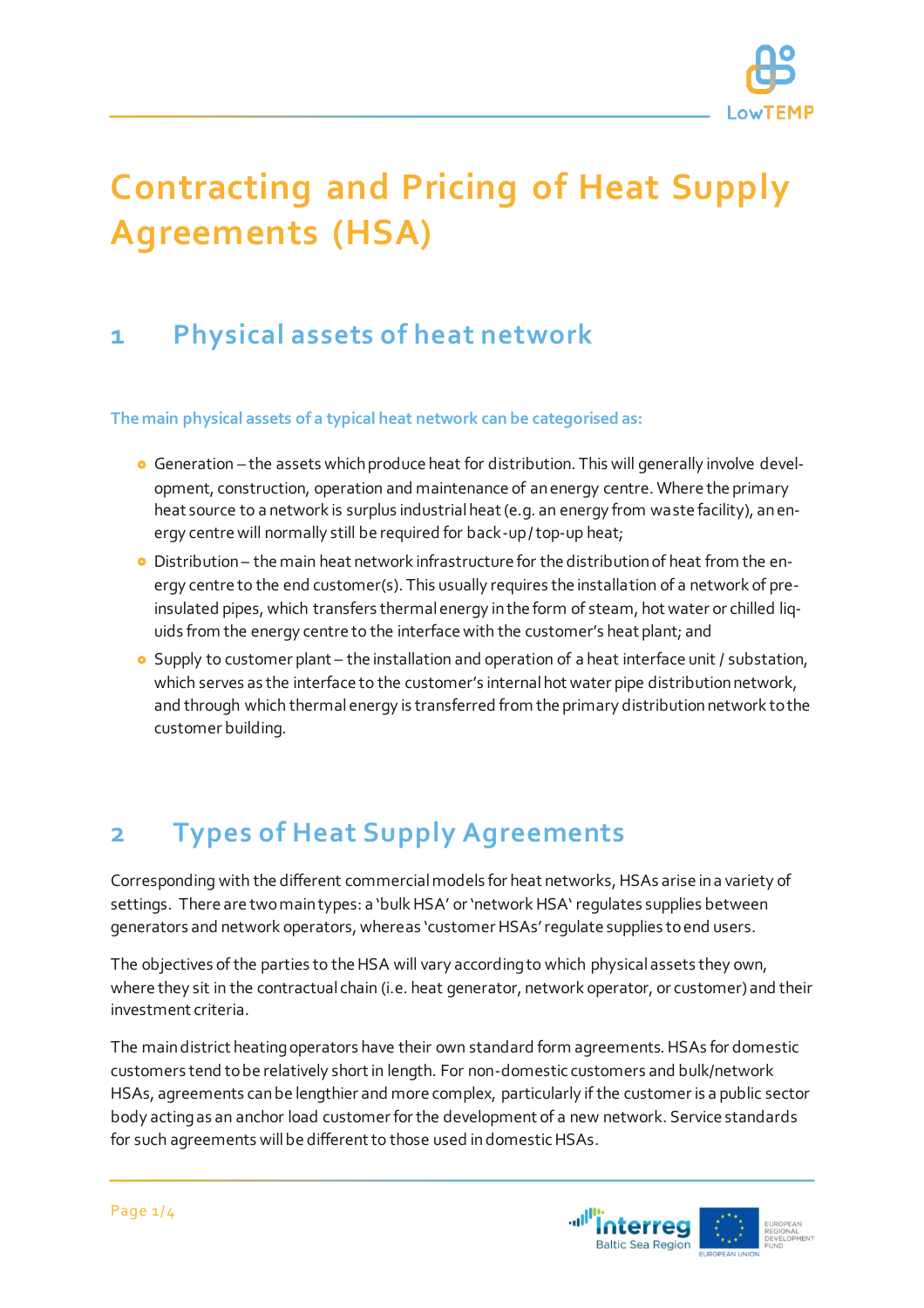

Examples of the different contexts in which HSAs arise include:

- **o** Self-generation / self-supply: an organisation (e.g. a local authority or residential social landlord) owns all the assets, i.e. generation equipment, distribution network, and interfaces to customer buildings. It effectively self-supplies to meet its own heat demand. In this situation an HSA may be a simple internal re-charging arrangement between departments of a local authority, or a template supply agreement between an RSL and individual tenants
- Self-generation / supply to third parties a single organisation (e.g. a local authority) owns the generation assets and distribution network, and supplies heat to a combination of its own buildings and buildings owned by third parties. For example, a local authority installs a large CHP plant in a leisure centre and supplies excess heat to other authority buildings and neighbouring commercial premises.
- Third party generation / self-supply in this situation the generation assets and distribution network are under separate ownership, and the network owner supplies its own buildings. For example, a local authority buys waste heat from an energy from waste facility and supplies a number of its buildings through its own distribution network. Here there will be a formal heat supply agreement between the owner of the generation assets and the owner of the network. This is sometimes referred to as a network / bulk HSA. There will also be less formal arrangements for the onward heat supply from the network to the network owner's buildings.
- **•** Third party generation / third party supply in this scenario, again the generation assets and distribution network are under separate ownership, but in this case the buildings supplied by the network are also under different ownership. There will be multiple different heat supply agreements, which could be structured in different ways:
- Example 1: the heat generator supplies heat to the network operator under a network / bulk HSA, and the network operator sells the heat to end users under ndividual customer HSAs.

Example 2: the heat generator contracts directly with end-users for the supply of heat under a customer HSA. Both the end-users and the heat generator pay the network operator connection charges to connect to the network operator's pipe, and a 'use of system' charge to use its pipe to transfer heat from the energy centre to the end users.

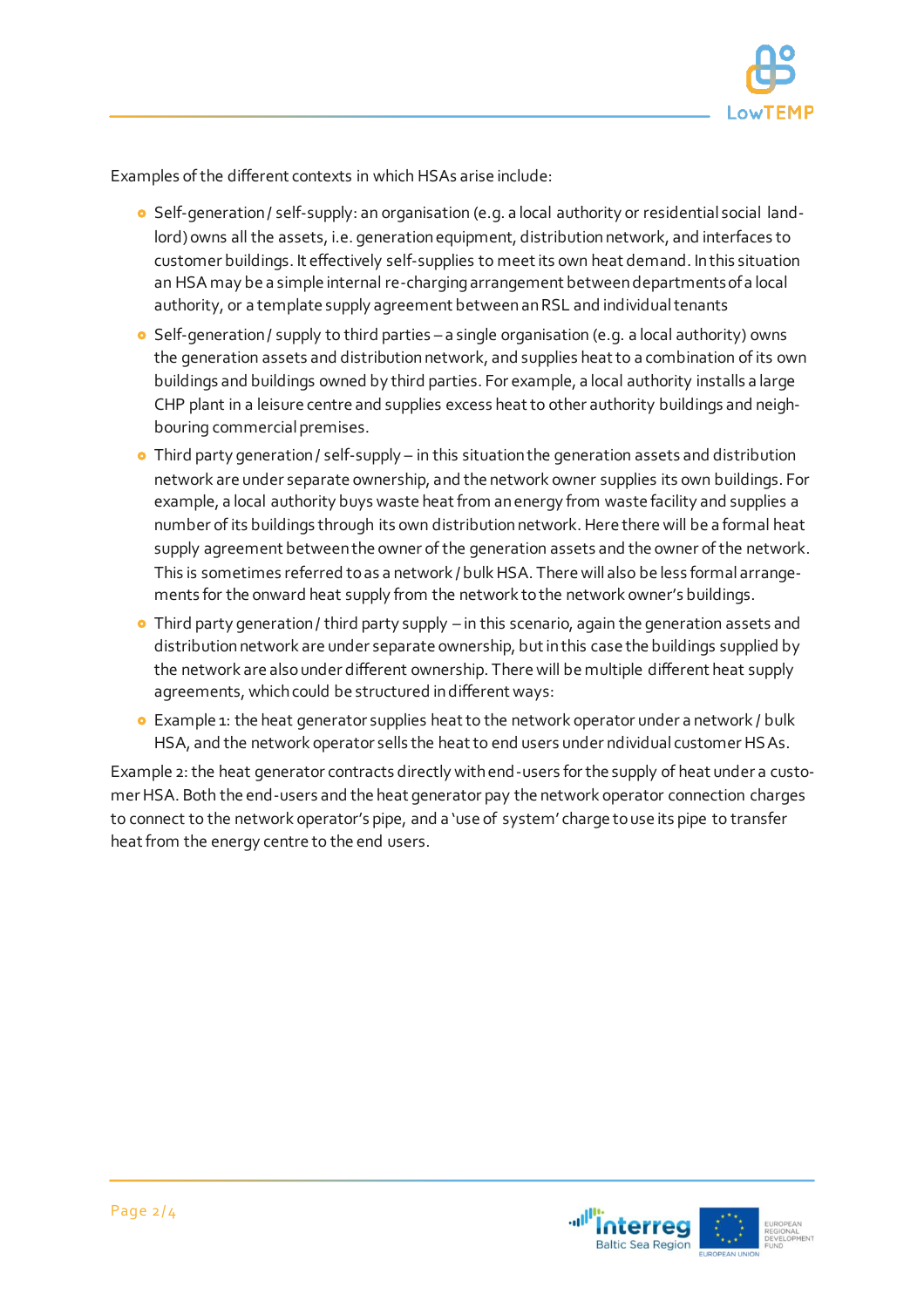

#### Graph 3 The main supply models



#### **3 Pricing of HSA**

A key element of any HSA is transparency around charging arrangements. Heat charges, and the structure of different elements of such charges, depend on a number of factors, and must be carefully modelled on a project-specific basis. This is a specialist area, and financial advice should be taken.

Components to a heat tariff are:

- connection charge a one-off charge representing the cost of providing a new connection from the network to the customer. In some cases the charge will be modelled on a developer's avoided cost of implementing an alternative heating supply in a new development. Connection charges are sometimes waived or discounted to attract new customers (particularly where the network operator is seeking to secure the required anchor load customers to ensure the scheme is financially viable), or borne by developers as part of the overall utility package for a plot;
- **o** fixed element an annual fixed amount, similar to a standing charge for other utilities, and typically calculated on a €/day basis per customer type. The charge represents the cost of installing, aintaining and eventually replacing the infrastructure used to bring the heat (and/or cooling) to the customer from the energy centre. The charge is independent of the amount of heat / cooling used by the customer over the year; and
- variable element a volumetric based charge (in  $\epsilon$ /MWh) which varies according to the amount of heat consumed by the customer, as recorded by a heat meter.



- 
- Self-generation / supply
- **Self-generation / direct** supply to third parties
- Third party generation / self-supply

Third party generation / third party supply (Example 1)

Third party generation / third party supply (Example 2)